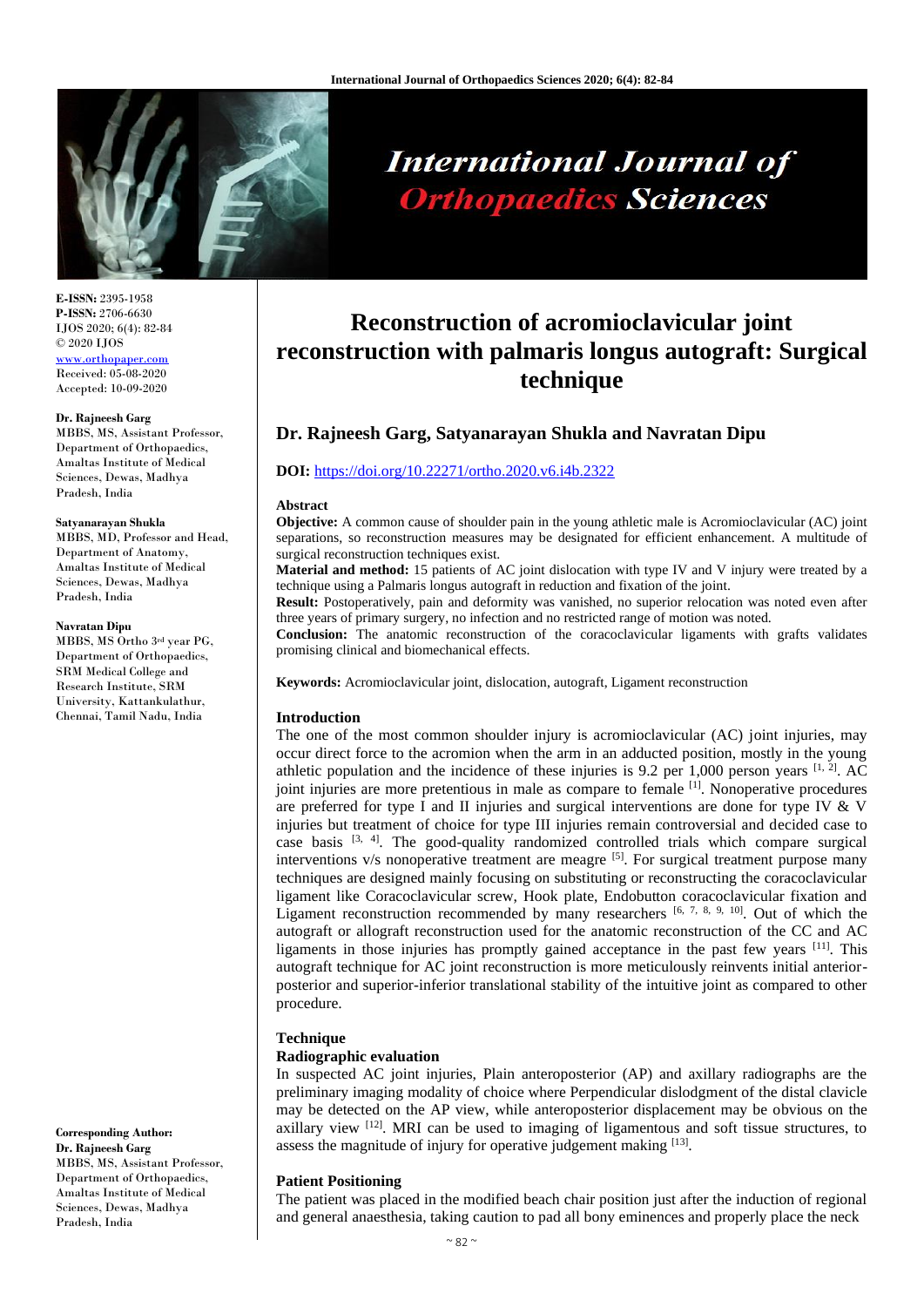International Journal of Orthopaedics Sciences [www.orthopaper.com](http://www.orthopaper.com/)

and contralateral extremity. The affected shoulder was examined under anesthesia for any evidence of glenohumeral joint instability. At this point, the injuried shoulder was prepped and draped sterilely. A time-out was called to confirm the correct patient, procedure, operative site and side, and administration of antibiotics.

# **Surgical technique**

A vertical incision was placed 1.5 cm medial to AC joint, deltotrapezial fascia incised in Hocky stick shape fashion, where long lines was parallel to clavicle and short line was parallel to AC joint. Distal end of clavicle was identified and distal 1 cm of clavicle were exposed and removed, through the deltopectoral interval, coracoid process is identified and cleared from adjoining muscles and neurovascular structures, a special curved forceps was passed from medial to lateral underneath the coracoid process. A no 5 ethibond was grabbed laterally and passed with help of forcep, for pass of graft, soft tissue stretched with help of forcep. Two holes were made over the clavicle at distance of 4.5 cm and 3.5 cm form the distal end. Proximal hole was posteromedial and distal hole is anterolateral with a 4 mm drill bit, previously passed thread was taken from these representative hole, a palmaris longus autograft was prepared with Krackow technique. The graft was passed through the tunnel with help of previously passed ethibond, reduction of the clavicle was done with pusher and clamp. After reduction both ends of the graft tied with each other and further reinforcement was done

with Vicryl no 1, after knot tying, both remaining limbs were sutured to soft tissue over acromion on posterior aspect to prevent horizontal translation. Wound wash was given and deltotrapezial fascia was repaired with ethibond no 2, knot keep embedded deep to fascia to prevent irritation rest closure was done in routine fashion.

# **Postoperative Rehabilitation**

The operated extremity was put in pouch for support for 4 weeks. Pendulum exercise and passive stretching exercise were begun at 4 week time. Active and active-assisted motion commenced after the 6-8 week. Strengthening was typically delayed until 10–12 weeks after surgery. Sports were avoided for approximately 4 months.

# **Results**

15 patients of AC joint dislocation with type IV (fig no 1a) and type V injuries were operated over the time period of last three years with described technique (fig no 1b). Mean injury time was 3 weeks, range from one week to 6 months. Out of which one patient was having communited fracture of lateral end of clavicle treated with locking plate somewhere else and present with failure. All treated patient in preoperative condition had deformity at AC joint and pain but their range of motion (ROM) was almost full. Preoperatively, abduction and external rotation strength was 4/5 in all patients that was improved to 5/5 in all patients.



**Fig 1:** (a) Preoperative skaigram of patient showing type IV AC joint injury. (b) Postoperative skaigram of patient treated with Plmeris longus autograft technique.

Postoperatively, pain and deformity was gone, no superior migration was noted even after three years of primary surgery, all patients were happy with outcome, no infection and no restricted range of motion was noted.

# **Discussion**

In the present study a new technique for an open anatomic reconstruction using a Palmaris longus autograft in AC joint injury in type IV and type V injuries. This autograft preparation can be performed at any time with a simple whipstitch using high-strength, nonabsorbable suture. The management of type III are remain disputed, some are preferred surgery over the conservative approach while others have different opinion. Many surgical techniques for AC joint injuries are defined time to time. Factually, first generation fixation techniques with cerclage wire, hook plate, or lag screw showed decent initial results  $[14, 15]$ . However, complications including hardware migration, loss of reduction, fracture, and hardware failure were a concern, and alternative methods were introduced.

Weaver Dunn procedure, a nonanatomic reconstruction technique, was the most often used process for indulgence of acute or chronic AC joint separations [9]; still, biomechanical studies revealed subservience in strength building along with an undesirable rate of recurrence  $[14, 15]$  in this nonanatomical reconstruction, when the coracoacromial ligament is transferred from the acromion to the distal end of the clavicle, this often displaces the clavicle anteriorly and can cause permanent deformity [16]. Recently, novel techniques for acute fixation have been encouraged for curing of the innate CC ligaments. A suture button through or around the coracoid and through the clavicle are most commonly embrace in this line and study suggested comparable results to the native ligaments and the clavicle is restored to its anatomic position for better cosmesis [17] but with a reported complication rate up to  $44\%$  <sup>[18]</sup> including coracoid fracture, button failure as well as suture fatigue resulting in loss of reduction. Tauber *et al*. conducted a prospective comparison study, with 24 patients observing clinical outcomes between the modified Weaver-Dunn and anatomic CC reconstruction techniques